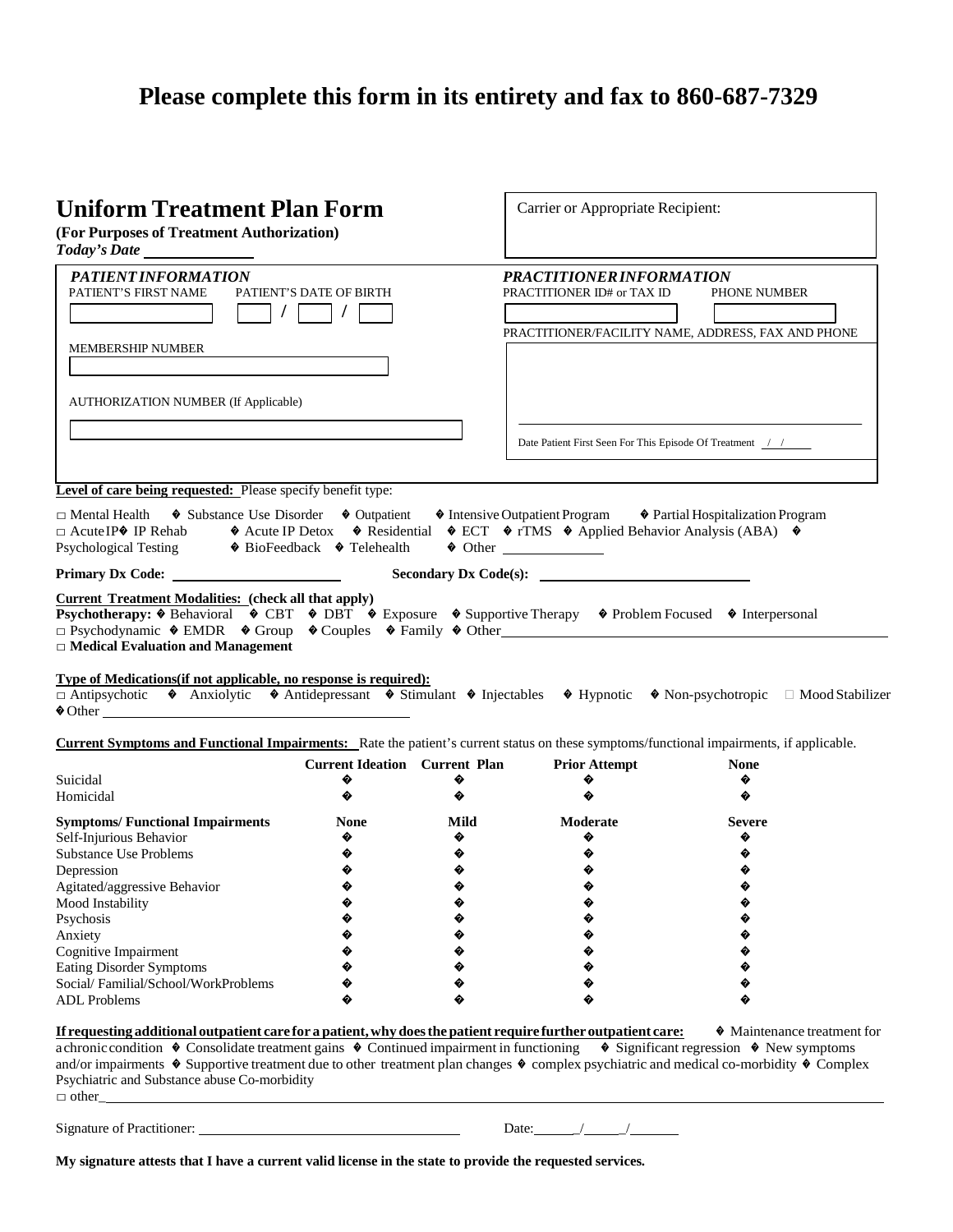**Patient Membership Number UTP Page 1**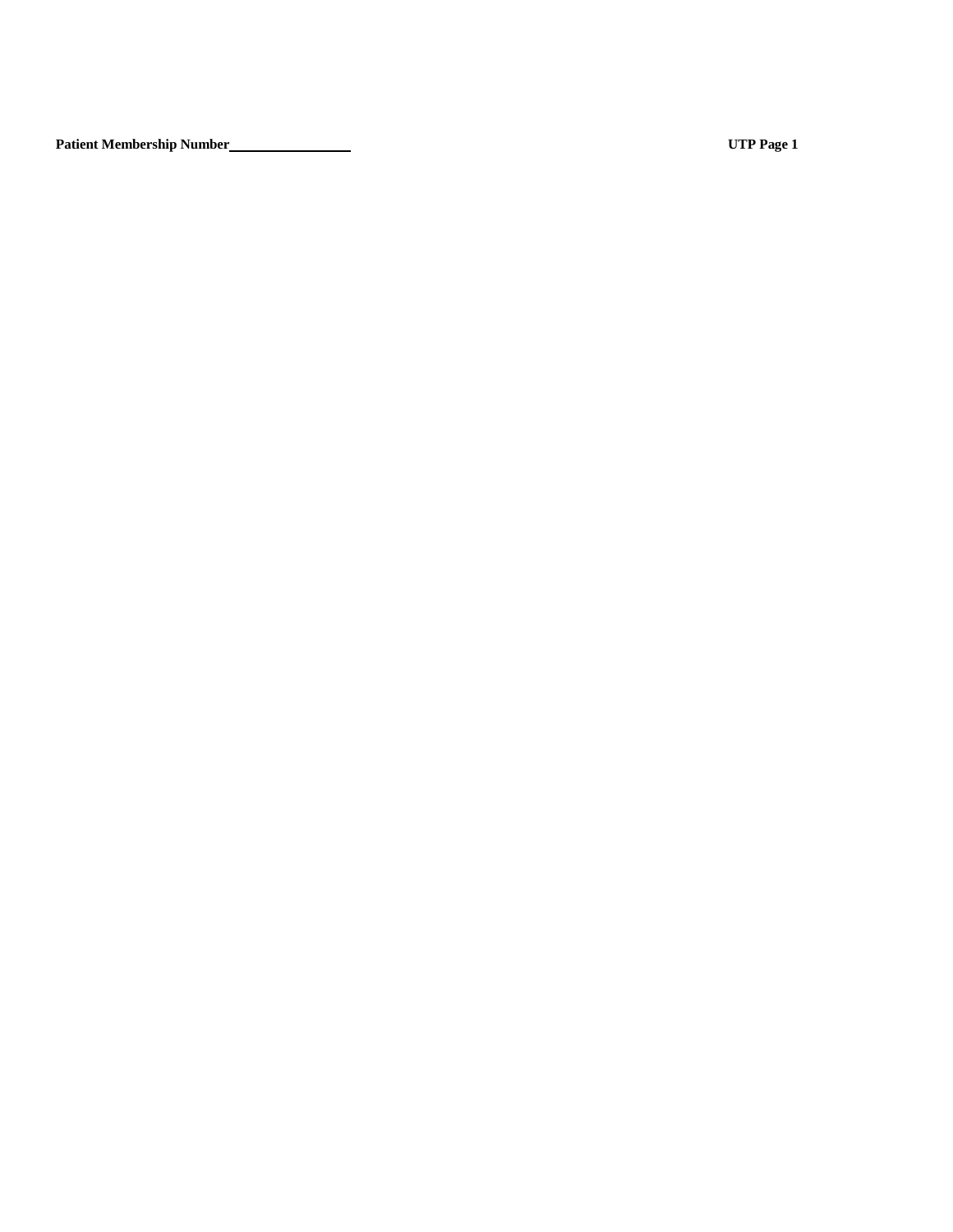| <b>Complete the following if the request is for ECT or rTMS:</b> Provide clinical rationale including medical suitability and history of failed treatments:                                                                                                                                                                                                                                                                                                                                                                                                                       |                                                                                                                                                 |                                                                                                                                                     |                   |                                               |                                   |  |  |  |  |
|-----------------------------------------------------------------------------------------------------------------------------------------------------------------------------------------------------------------------------------------------------------------------------------------------------------------------------------------------------------------------------------------------------------------------------------------------------------------------------------------------------------------------------------------------------------------------------------|-------------------------------------------------------------------------------------------------------------------------------------------------|-----------------------------------------------------------------------------------------------------------------------------------------------------|-------------------|-----------------------------------------------|-----------------------------------|--|--|--|--|
|                                                                                                                                                                                                                                                                                                                                                                                                                                                                                                                                                                                   |                                                                                                                                                 |                                                                                                                                                     |                   |                                               |                                   |  |  |  |  |
| For initial requests, what are specific ABA treatment goals for the patient?                                                                                                                                                                                                                                                                                                                                                                                                                                                                                                      |                                                                                                                                                 |                                                                                                                                                     |                   |                                               |                                   |  |  |  |  |
| 3.                                                                                                                                                                                                                                                                                                                                                                                                                                                                                                                                                                                |                                                                                                                                                 | 2. $\overline{\phantom{a}}$<br><u> 1989 - Johann John Stone, markin sanat masjid asl nashrida ma'lumot olib ma'lumot boʻlgan ma'lumot boʻlgan m</u> |                   |                                               |                                   |  |  |  |  |
|                                                                                                                                                                                                                                                                                                                                                                                                                                                                                                                                                                                   | Date of Evaluation by MD/DO:                                                                                                                    |                                                                                                                                                     |                   |                                               |                                   |  |  |  |  |
| year:                                                                                                                                                                                                                                                                                                                                                                                                                                                                                                                                                                             |                                                                                                                                                 | For continuing requests, assessment of functioning (observed via FBA, ABLLS, VB-MAPP, etc.) related to ASD including progress over the last         |                   |                                               |                                   |  |  |  |  |
| For continuing requests what are the treatment goals and targeted behaviors, indicating new or continued, with documentation of progress and child's<br>response to treatment:                                                                                                                                                                                                                                                                                                                                                                                                    |                                                                                                                                                 |                                                                                                                                                     |                   |                                               |                                   |  |  |  |  |
|                                                                                                                                                                                                                                                                                                                                                                                                                                                                                                                                                                                   |                                                                                                                                                 | 1.                                                                                                                                                  |                   |                                               |                                   |  |  |  |  |
|                                                                                                                                                                                                                                                                                                                                                                                                                                                                                                                                                                                   |                                                                                                                                                 | 2.                                                                                                                                                  |                   |                                               |                                   |  |  |  |  |
|                                                                                                                                                                                                                                                                                                                                                                                                                                                                                                                                                                                   |                                                                                                                                                 | Requested Revenue/HCPC/CPT Code(s) Number of Units for each Number of Units for each                                                                |                   |                                               |                                   |  |  |  |  |
|                                                                                                                                                                                                                                                                                                                                                                                                                                                                                                                                                                                   |                                                                                                                                                 | Complete the following if the request is for Psychological Testing:                                                                                 |                   |                                               |                                   |  |  |  |  |
|                                                                                                                                                                                                                                                                                                                                                                                                                                                                                                                                                                                   | Symptoms/Impairment related to need for testing:                                                                                                |                                                                                                                                                     |                   |                                               |                                   |  |  |  |  |
|                                                                                                                                                                                                                                                                                                                                                                                                                                                                                                                                                                                   | $\Box$ Acute change in functioning from the individual's previous level                                                                         |                                                                                                                                                     |                   | ♦ Personality problems                        |                                   |  |  |  |  |
|                                                                                                                                                                                                                                                                                                                                                                                                                                                                                                                                                                                   | $\Box$ Peculiar behaviors and/or thought process                                                                                                |                                                                                                                                                     | School problems   |                                               |                                   |  |  |  |  |
| $\Box$ Symptoms of psychosis                                                                                                                                                                                                                                                                                                                                                                                                                                                                                                                                                      |                                                                                                                                                 |                                                                                                                                                     | ♦ Family issues   |                                               |                                   |  |  |  |  |
| $\Box$ Attention problems<br>$\Box$ Development delay                                                                                                                                                                                                                                                                                                                                                                                                                                                                                                                             |                                                                                                                                                 |                                                                                                                                                     |                   | ♦ Cognitive impairment<br>Mood Related Issues |                                   |  |  |  |  |
| $\Box$ Learning difficulties                                                                                                                                                                                                                                                                                                                                                                                                                                                                                                                                                      |                                                                                                                                                 |                                                                                                                                                     |                   | ♦ Neurological difficulties                   |                                   |  |  |  |  |
| $\Box$ Emotional problems                                                                                                                                                                                                                                                                                                                                                                                                                                                                                                                                                         |                                                                                                                                                 |                                                                                                                                                     |                   | ♦ Physical/medical signs                      |                                   |  |  |  |  |
| $\Box$ Relationship issues                                                                                                                                                                                                                                                                                                                                                                                                                                                                                                                                                        |                                                                                                                                                 |                                                                                                                                                     |                   |                                               |                                   |  |  |  |  |
| $\Box$ Other:                                                                                                                                                                                                                                                                                                                                                                                                                                                                                                                                                                     |                                                                                                                                                 |                                                                                                                                                     |                   |                                               |                                   |  |  |  |  |
| <b>Purpose of Psychological Testing:</b><br>$\Box$ Differential diagnostic clarification                                                                                                                                                                                                                                                                                                                                                                                                                                                                                          | $\Box$ Help formulate/reformulate effective treatment plan.<br>$\Box$ Evaluation of functional ability to participate in health care treatment. | $\Box$ Therapeutic response is significantly different from that expected based on the treatment plan.                                              |                   |                                               |                                   |  |  |  |  |
| $\Box$ Other: (describe)                                                                                                                                                                                                                                                                                                                                                                                                                                                                                                                                                          |                                                                                                                                                 |                                                                                                                                                     |                   |                                               |                                   |  |  |  |  |
| Substance use in last 30 days: $\bullet$ Yes $\bullet$ No Diagnostic Assessment Completed: $\bullet$ Yes Date 1.1. $\bullet$ No<br>Patient substance free for last ten days $\hat{\mathbf{\triangledown}}$ Yes $\hat{\mathbf{\triangledown}}$ No<br>Has the patient had known prior testing of this type within the past 12 months? $\otimes$ Yes $\otimes$ No<br>If so, why necessary now? $\lozenge$ Unexpected change in symptoms $\lozenge$ Evaluate response to treatment $\lozenge$ Assess functioning $\lozenge$ Other<br>Names and Number of Hours of each requested test |                                                                                                                                                 |                                                                                                                                                     |                   |                                               |                                   |  |  |  |  |
|                                                                                                                                                                                                                                                                                                                                                                                                                                                                                                                                                                                   |                                                                                                                                                 | If appropriate, complete this section: Reason(s) why assessment will require more time relative to test standardization samples?                    |                   |                                               |                                   |  |  |  |  |
| $\Box$ Depressed                                                                                                                                                                                                                                                                                                                                                                                                                                                                                                                                                                  | ♦ Vegetative                                                                                                                                    | ♦ Processing speed                                                                                                                                  |                   | ♦ Performance Anxiety                         | ♦ Expressive/Receptive            |  |  |  |  |
| mood                                                                                                                                                                                                                                                                                                                                                                                                                                                                                                                                                                              | Symptom                                                                                                                                         |                                                                                                                                                     |                   |                                               | <b>Communication Difficulties</b> |  |  |  |  |
| $\Box$ Low frustration<br>tolerance                                                                                                                                                                                                                                                                                                                                                                                                                                                                                                                                               | ♦ Suspected or<br>Confirmed grapho-<br>motor deficits                                                                                           | ♦ Physical Symptoms or Conditions such<br>$\overline{\text{as:}}$                                                                                   | $\bigcirc$ Other: |                                               |                                   |  |  |  |  |
|                                                                                                                                                                                                                                                                                                                                                                                                                                                                                                                                                                                   |                                                                                                                                                 | Requested Revenue/HCPC/CPT Code(s)                                                                                                                  |                   |                                               | Number of Units for each          |  |  |  |  |
|                                                                                                                                                                                                                                                                                                                                                                                                                                                                                                                                                                                   | Complete the following if the request is for Biofeedback:                                                                                       |                                                                                                                                                     |                   |                                               |                                   |  |  |  |  |
|                                                                                                                                                                                                                                                                                                                                                                                                                                                                                                                                                                                   |                                                                                                                                                 | Requested Revenue/HCPC/CPT Code(s)                                                                                                                  |                   |                                               |                                   |  |  |  |  |
|                                                                                                                                                                                                                                                                                                                                                                                                                                                                                                                                                                                   | Complete the following if the request is for Telehealth:                                                                                        |                                                                                                                                                     |                   |                                               | Number of Units for each          |  |  |  |  |

**Patient Membership Number UTP Page 2**

*Complete for Higher Level of Care Requests (e.g. inpatient, residential, intensive outpatient and partial hospitalization):*